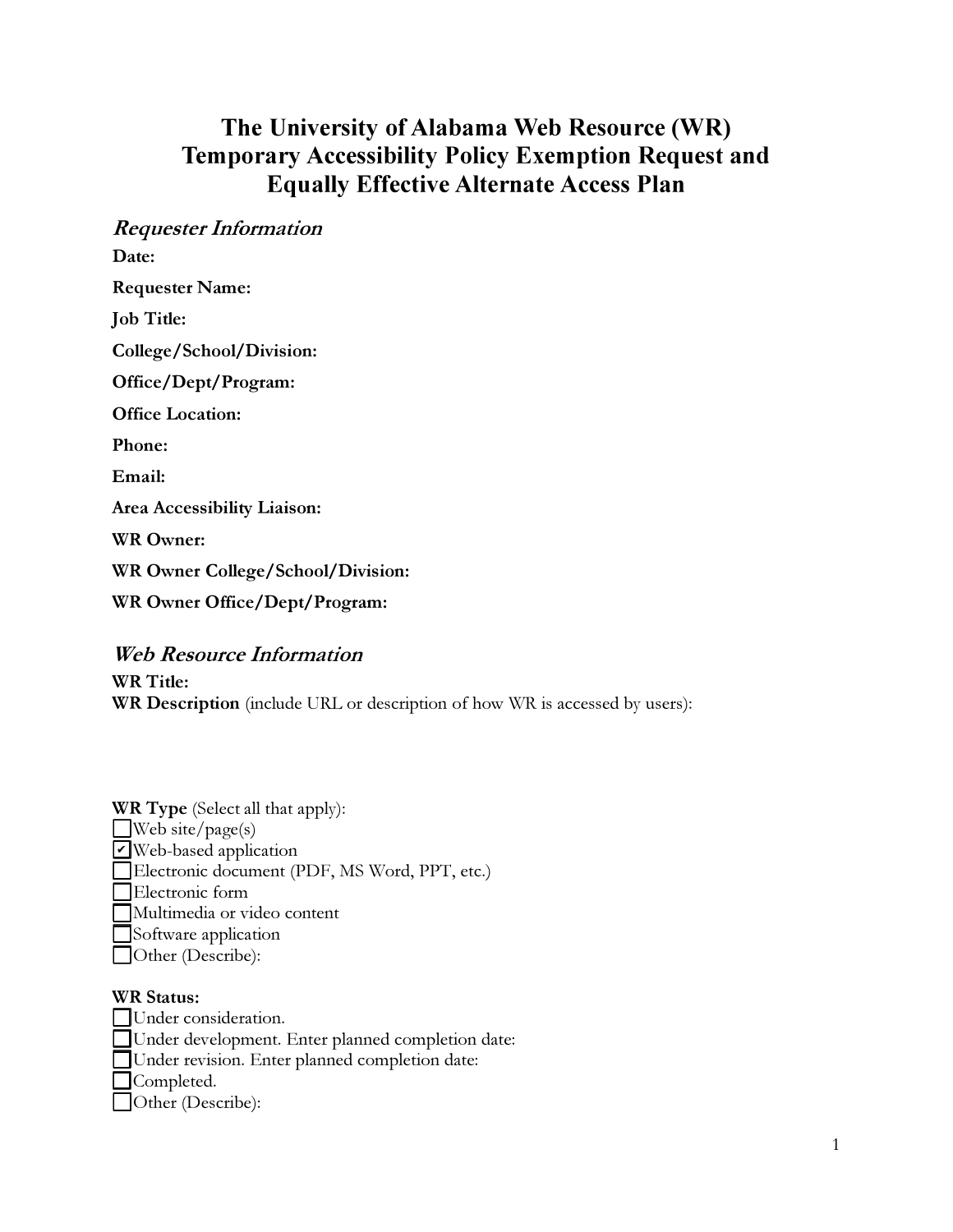#### WR Source:

□Development by UA area.

UA office/ dept/ program:

□Development by or procurement from third party. Name of vendor or third party:

 $\Box$  Other (Describe):

### The usage scope for this WR is (Select all that apply):

□Public facing, active WR

Public facing, legacy  $WR$ ■Public facing, legacy WR<br>■Internal use, campus-wide

□Internal use, campus-wide<br>□Internal use, known group of users

 $\Box$  Used by students

Used in employee development or training

□Required to perform an essential job or administrative function

□Required to perform an essential academic function

□Mission critical for service delivery

□Other (Describe):

Date of Accessibility Evaluation:

Person responsible for Accessibility Evaluation: Summary of Accessibility Evaluation Findings (attach other documents, if needed):

## *Justification for Temporary Exemption*

Select the reason(s) for requesting this temporary exemption (check all that apply):

 $\Box$ Cost prohibitive

■ Cost prohibitive<br>■ Underlying technology platform not accessible

■Underlying technology plattorm not ac<br>■Adequate skilled resources unavailable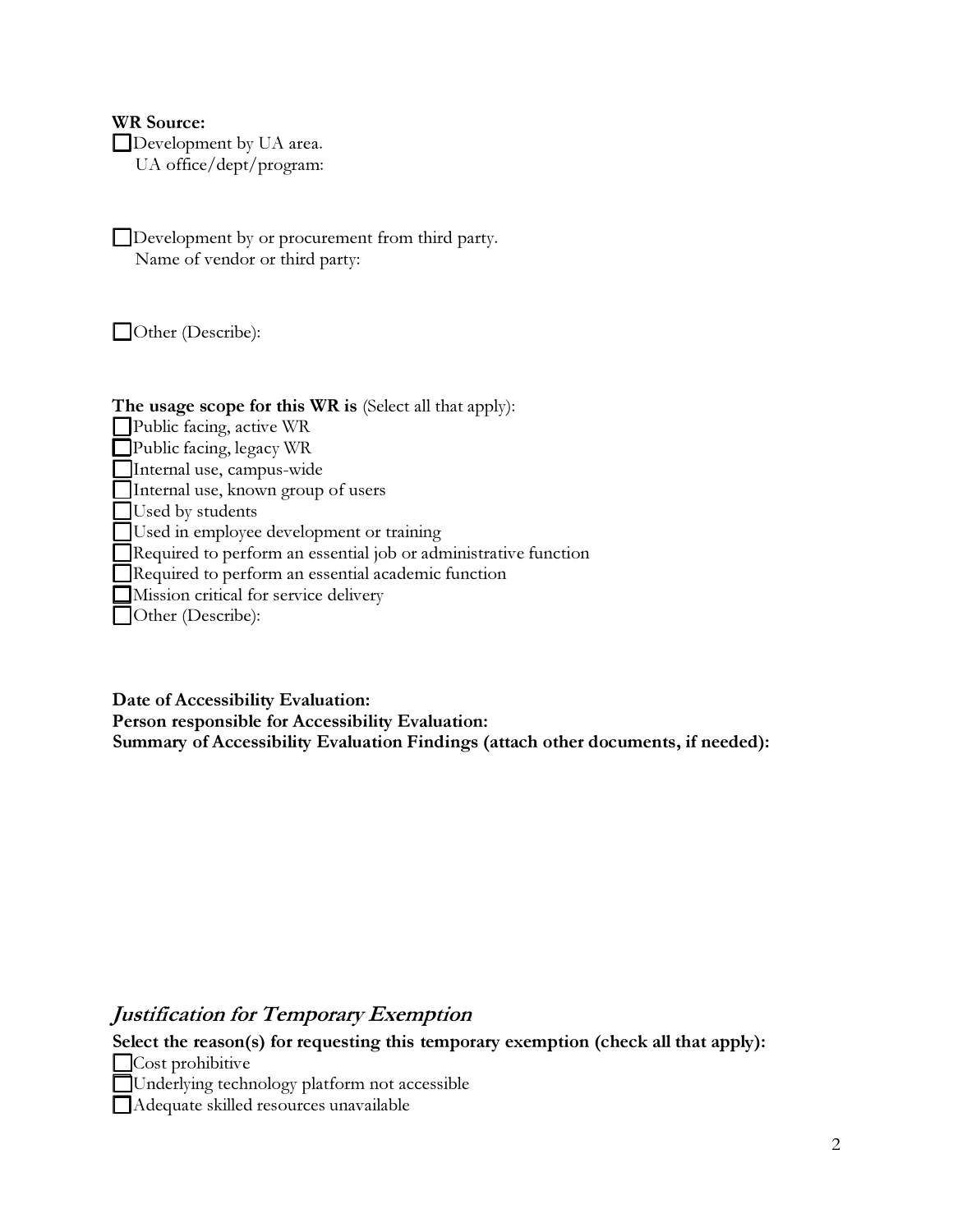**Large programming impact** □Nearing end of *l*ife cycle  $\Box$  No accessible equivalent available □Adherence to a different accessibility standard, such as Sect 508 or WCAG 2.1 (Describe): Other (Describe):

#### Provide any supporting information to justify this request:

Estimated burden of making WR accessible (development cost, time, etc.):

No estimate done. Explain:

Planned Accessibility Compliance date: If no date is planned, explain:

Other relevant information:

# *Equally Effective Alternate Access Plan (EEAAP)*

An EEAAP wi*l*l a*l*low a person with a disabi*l*ity the opportunity to acquire the same information, engage in the same interactions, and enjoy the same services as a person without a disabi*l*ity in an equa*l*ly effective and equa*l*ly integrated manner, with substantia*ll*y equivalent ease of use. The person with a disability must be able to obtain the information as fu*ll*y, equa*l*ly and independent*l*y as a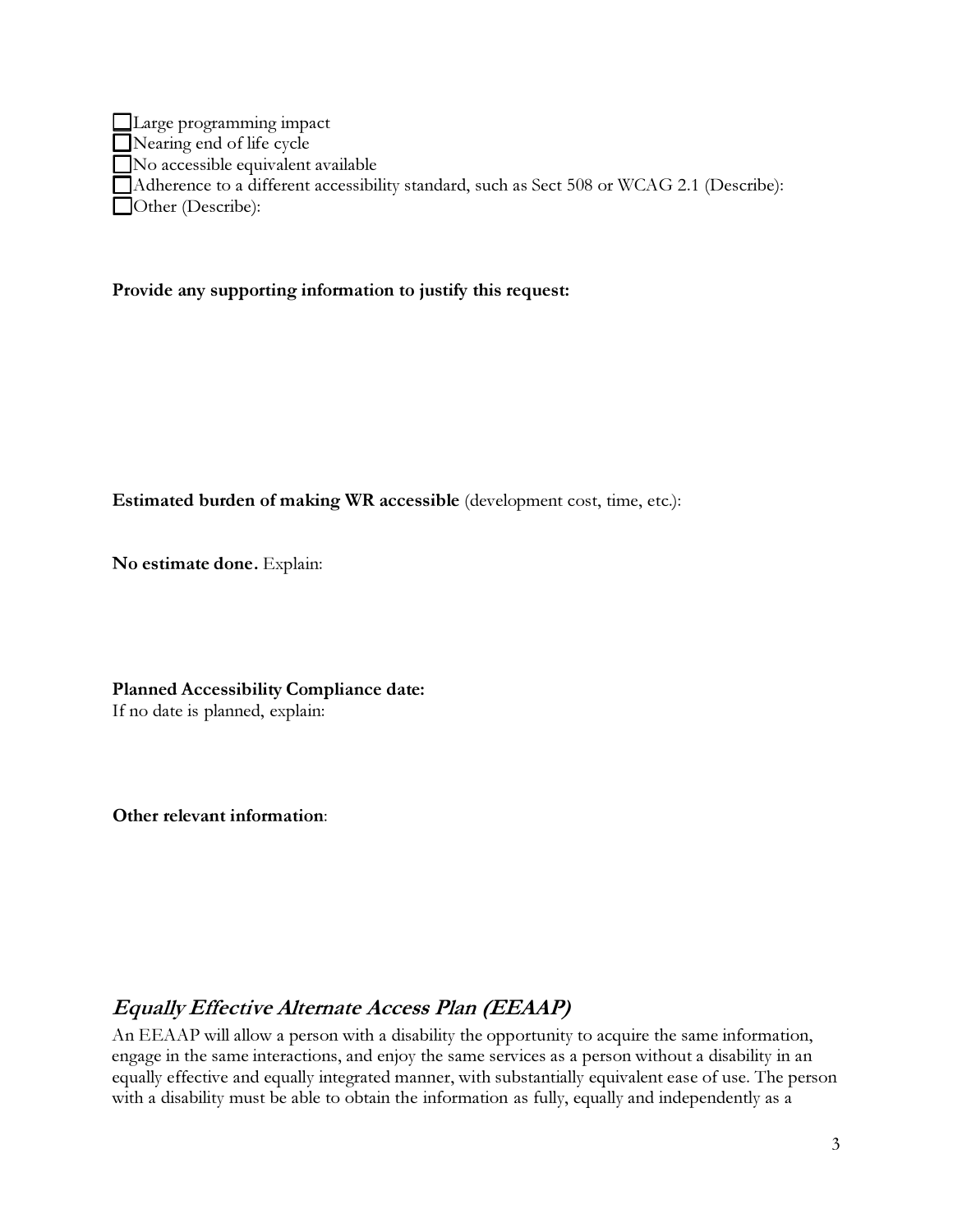person without a disabi*l*ity. For web resources, this must be an alternative format that communicates the same information in as timely a fashion as does the ori*g*inal web resource. For interactive app*l*ications, this must be an alternative format that a*l*lows the user action (e.g., registration) to be accomp*l*ished in a comparable time and with comparable effort by the user.

#### **Describe EEAAP, including time and expense to implement and campus area(s) responsible:**

# *Informed Parties (for internal use):*

Have the fo*l*lowing areas been informed about this web resource, its possible temporary exemption to accessibi*l*ity po*l*icy, and any EEAAP that affects their area?

| UA Office of Counsel:<br>$\vert$ Yes | No                  | $\Box$ Not applicable                                                     | Date: _________ |
|--------------------------------------|---------------------|---------------------------------------------------------------------------|-----------------|
| UA ADA Coordinator:<br>$ $ Yes       | $\overline{\rm No}$ | $\Box$ Not applicable                                                     | Date:           |
| $ $ $ $ Yes                          |                     | Office of Disability Services (If WR is student-facing):<br>$\n  \Box No$ | Date:           |
| $ $ $ $ Yes $ $                      |                     | Human resources (If WR is required for employees):<br>No Not applicable   | Date:           |